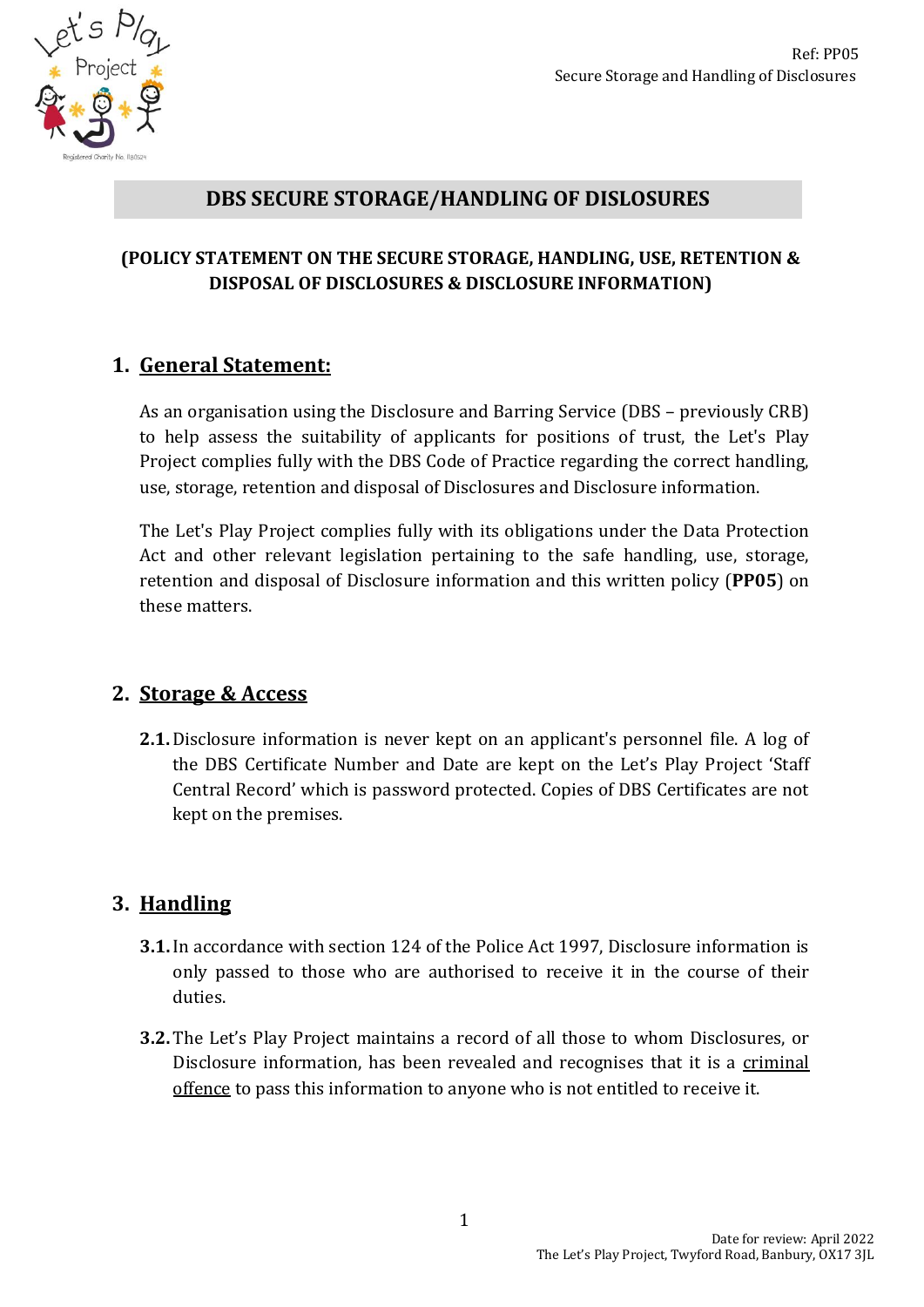

### **4. Usage**

**4.1.** Disclosure information is only used for the specific purpose for which it was requested and for which the applicant's full consent has been given.

# **5. Retention**

- **5.1.**Once a recruitment (or other relevant) decision has been made, the Let's Play Project does not keep Disclosure information for any longer than is absolutely necessary. This is generally for a period of up to six months, to allow for the consideration and resolution of any disputes or complaints.
- **5.2.**If, in very exceptional circumstances, it is considered necessary to keep Disclosure information for longer than six-months, the Let's Play Project will consult the DBS about this and will give full consideration to the Data Protection and Human Rights individual subject before doing so.
- **5.3.** Throughout this time, the usual conditions regarding safe storage and strictly controlled access will prevail.

## **6. Disposal**

- **6.1.**Once the retention period has elapsed, the Let's Play Project will ensure that any Disclosure information is immediately suitably destroyed by secure means, i.e. by shredding, pulping or burning, and any records stored on electronic systems and servers will be suitably deleted.
- **6.2.** While awaiting destruction, Disclosure information will not be kept in any insecure receptacle (e.g. waste bin or confidential waste sack).
- **6.3.** The Let's Play Project will not keep any photocopy or other image of the Disclosure or any copy or representation of the contents of a Disclosure.
- **6.4.**However, notwithstanding the above, the Let's Play Project may keep a record of:
	- a. the date of issue of a disclosure
	- b. the name of the subject
	- c. the type of Disclosure requested